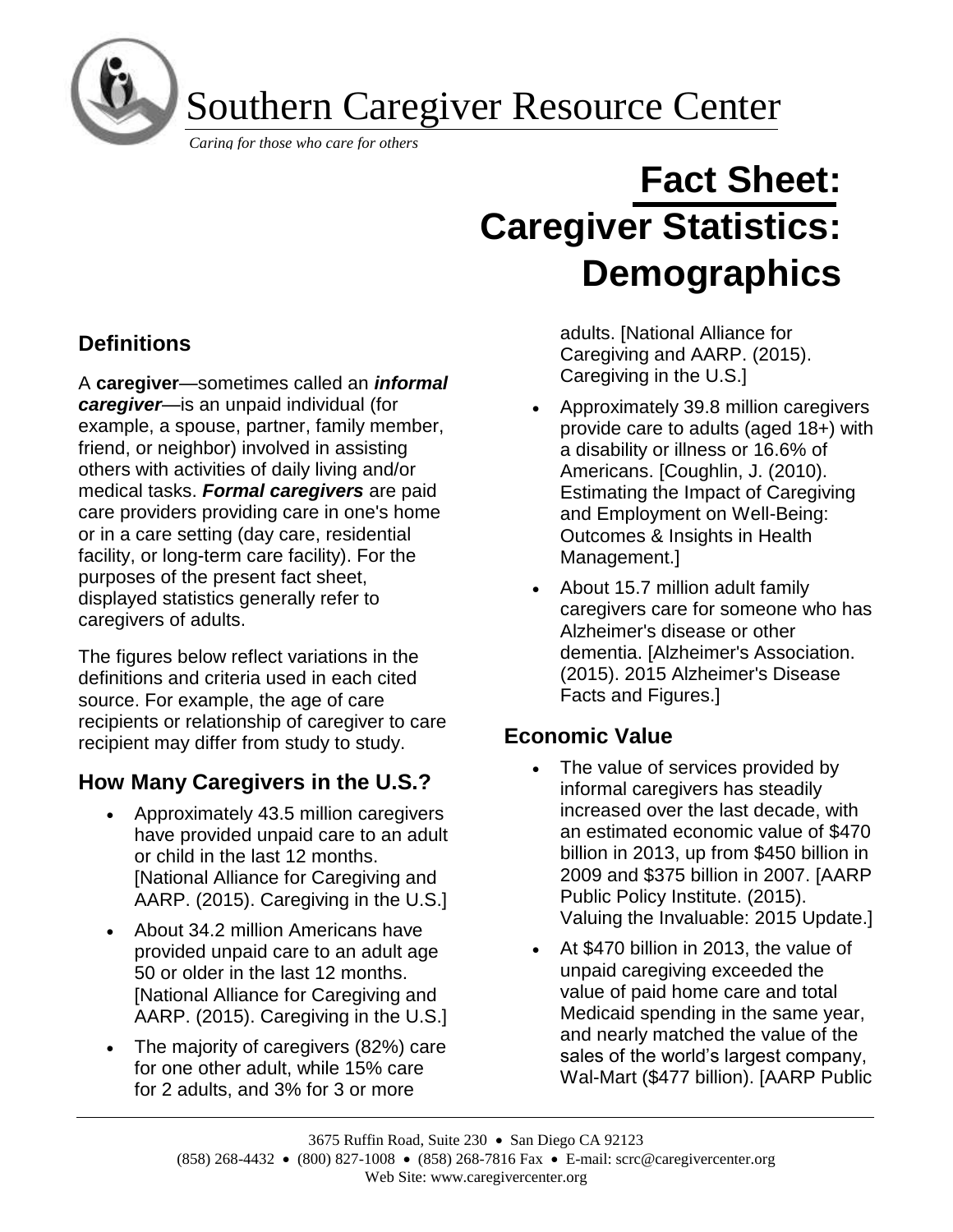Policy Institute. (2015). Valuing the Invaluable: 2015 Update.]

• The economic value of the care provided by unpaid caregivers of those with Alzheimer's disease or other dementias was \$217.7 billion in 2014. [Alzheimer's Association. (2015). 2015 Alzheimer's Disease Facts and Figures.]

## **Gender**

- 65% of care recipients are female, with an average age of 69.4. The younger the care recipient, the more likely the recipient is to be male. 45% of recipients aged 18-45 are male, while 33% of recipients aged 50 or higher are male. [National Alliance for Caregiving and AARP. (2015). Caregiving in the U.S.]
- Upwards of 75% of all caregivers are female, and may spend as much as 50% more time providing care than males. [Institute on Aging. (2016). Read How IOA Views Aging in America.]
- Male caregivers are less likely to provide personal care, but 24% helped a loved one get dressed compared to 28% of female caregivers. 16% of male caregivers help with bathing versus 30% of females. 40% of male caregivers use paid assistance for a loved one's personal care. About 14.5 million caregivers are males out of the 43.4% who care for an older family member. [National Alliance for Caregiving and AARP. (2009). Caregiving in the U.S.]

# **Gender and Care Tasks**

Males may be sharing in caregiving tasks more than in the past, but

females still shoulder the major burden of care. For example, while some studies show a relatively equitable distribution of caregiving between males and females, female caregivers spend more time providing care than males do (21.9 vs. 17.4 hours per week). [National Alliance for Caregiving and AARP. (2009). Caregiving in the U.S.]

- Higher-hour caregivers (21 hours or more weekly) are nearly 4 times more likely to be caring for a spouse/partner. [National Alliance for Caregiving and AARP. (2015). Caregiving in the U.S.]
- Among spousal caregivers aged 75+, both sexes provide equal amounts of care. [McCann, J. J., Hebert, L. E., Beckett, L. A., Morris, M. C., Scherr, P. A., & Evans, D. A. (2000). Comparison of Informal Caregiving by Black and White Older Adults in a Community Population.]
- Other studies indicate that 36% of female caregivers handle the most difficult caregiving tasks (i.e., bathing, toileting, and dressing) when compared with 24% for their male counterparts, who are more likely to help with finances, arrangement of care, and other less burdensome tasks. [National Alliance for Caregiving and AARP. (2009). Caregiving in the U.S.]

## **Caregiving in the Lesbian, Gay, Bisexual, and Transgender (LGBT) Communities**

• 9% of caregivers self-identify as LGBT. [National Alliance for Caregiving and AARP. (2015). Caregiving in the U.S.]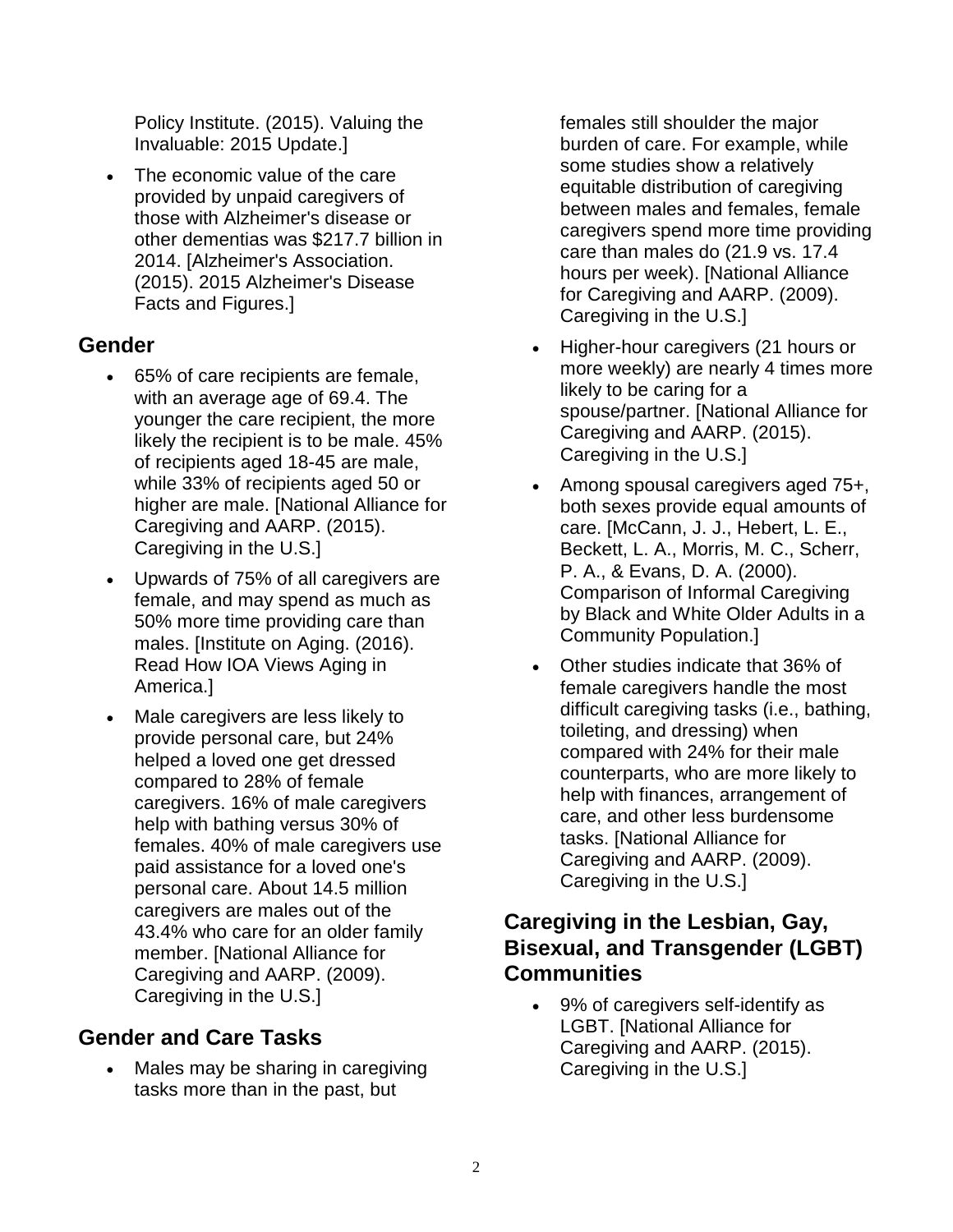- There are at least 3 million LGBT persons aged 55+ in the U.S. This number is expected to double in the next two decades. [Espinoza, R. (2014). Out and Visible: The Experiences and Attitudes of Lesbian, Gay, Bisexual and Transgender Older Adults, Ages 45- 75.]
- Male caregivers report providing more hours of care than female caregivers. The average weekly hours of care provided by females from both the LGBT and general population samples is similar—26 vs. 28 hours—but LGBT males provide far more hours of care than males from the comparison sample (41 hours vs. 29). This reflects that about 14% of gay males indicate that they are full-time caregivers, spending over 150 hours per week in this capacity, compared to 3% of lesbian and 2% of bisexual respondents. [MetLife. (2010). Still Out, Still Aging: Study of Lesbian, Gay, Bisexual, and Transgender Baby Boomers.]
- LGBT individuals are more likely to be very concerned about having enough money (51% vs. 36%), experiencing loneliness in old age (32% vs. 19%), declining physical health (43% vs. 33%), not being able to take care of themselves (43% vs. 34%) or not having anybody to take care of them (30% vs. 16%) compared to non-LGBT. [Fredriksen-Goldsen, K. I., Kim, H. J., Emlet, C. A., Muraco, A., Erosheva, E. A., Hoy-Ellis, C. P., Goldsen, J., & Petry, H. (2011). The Aging and Health Report: Disparities and Resilience among Lesbian, Gay, Bisexual, and Transgender Older Adults.]
- 20% of older LGBT individuals and 44% of older transgender individuals feel their relationship with their healthcare provider would be adversely affected if their health provider knew their sexual orientation/gender. [Fredriksen-Goldsen, K. I., Kim, H.-J., Emlet, C. A., Muraco, A., Erosheva, E. A., Hoy-Ellis, C. P., Goldsen, J., & Petry, H. (2011). The Aging and Health Report: Disparities and Resilience among Lesbian, Gay, Bisexual, and Transgender Older Adults.]
- LGBT older adults are twice as likely to age as a single person, twice as likely to reside alone, and three to four times less likely to have children. [MetLife. (2010). Still Out, Still Aging: The MetLife Study of Lesbian, Gay, Bisexual, and Transgender Baby Boomers.]

## **Caregiving Tasks**

- On average, caregivers spend:
	- o 13 days each month on tasks such as shopping, food preparation, housekeeping, laundry, transportation, and giving medication;
	- $\circ$  6 days per month on feeding, dressing, grooming, walking, bathing, and assistance toileting;
	- o 13 hours per month researching care services or information on disease, coordinating physician visits or managing financial matters. [Gallup-Healthways. (2011). Gallup-Healthways Well-Being Index.]
- Of family caregivers who provide complex chronic care: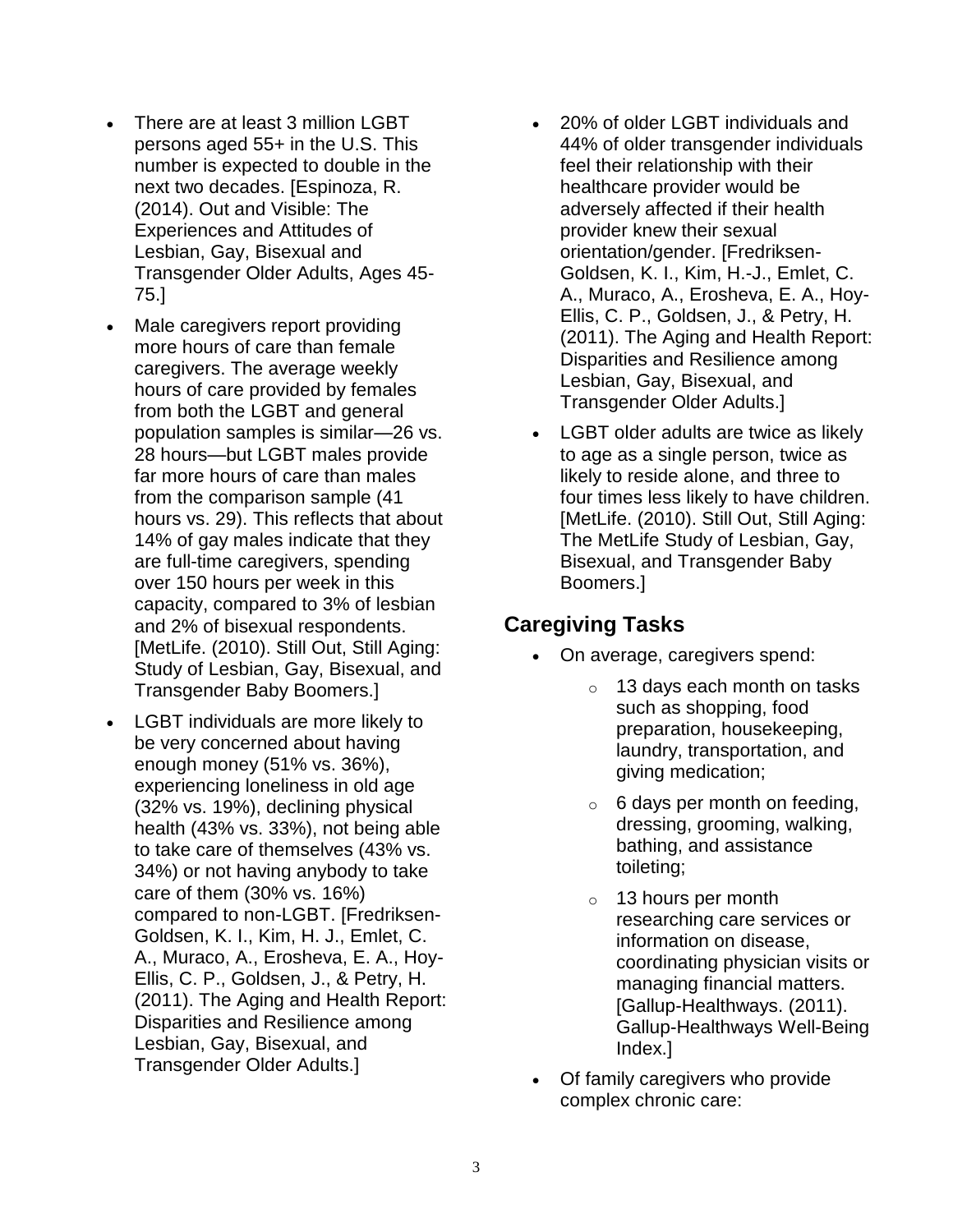- o 46% perform medical and nursing tasks;
- o More than 96% provide help with activities of daily living (ADLs) such as personal hygiene, dressing and undressing, getting in and out of bed, or instrumental activities of daily living (IADLs) such as taking prescribed medications, shopping for groceries, transportation, or using technology, or both. [AARP and United Health Hospital Fund. (2012). Home Alone: Family Caregivers Providing Complex Chronic Care.]
- On average, caregivers perform 1.7 of 6 ADLs, most commonly getting in and out of beds and chairs (43%). [National Alliance for Caregiving and AARP. (2015). Caregiving in the U.S.]
- On average, caregivers perform 4.2 of 7 IADLs, most commonly transportation (78%), grocery or other shopping (76%), and housework (72%). [National Alliance for Caregiving and AARP. (2015). Caregiving in the U.S.]
- 57% of caregivers report that they do not have a choice about performing clinical tasks, and that this lack of choice is self-imposed.
	- o 43% feel that these tasks are their personal responsibility because no one else can do it or because insurance will not pay for a professional caregiver.
	- o 12% report that they are pressured to perform these tasks by the care receiver.
- $\circ$  8% report that they are pressured to perform these tasks by another family member. [AARP and United Health Hospital Fund. (2012). Home Alone: Family Caregivers Providing Complex Chronic Care.]
- Caregivers report holding significant decision-making authority regarding the following:
	- $\circ$  Monitoring of the care recipient's condition and adjusting care (66%);
	- $\circ$  Communicating with healthcare professionals on behalf of the care recipient (63%);
	- o Acting as an advocate for the care recipient with care providers, community services, or government agencies (50%). [National Alliance for Caregiving and AARP. (2015). Caregiving in the U.S.]

## **Age**

- Distribution of caregiver age:
	- o Average age: 49.2 years old
	- o 48% of caregivers are 18-49 years old
	- o 34% of caregivers are 65+ years old [National Alliance for Caregiving and AARP. (2015). Caregiving in the U.S.]
- Distribution of care recipient age:
	- o Average age: 69.4 years old
	- o 14% of care recipients are 18- 49 years old
	- o 47% of care recipients are 75+ years old [National Alliance for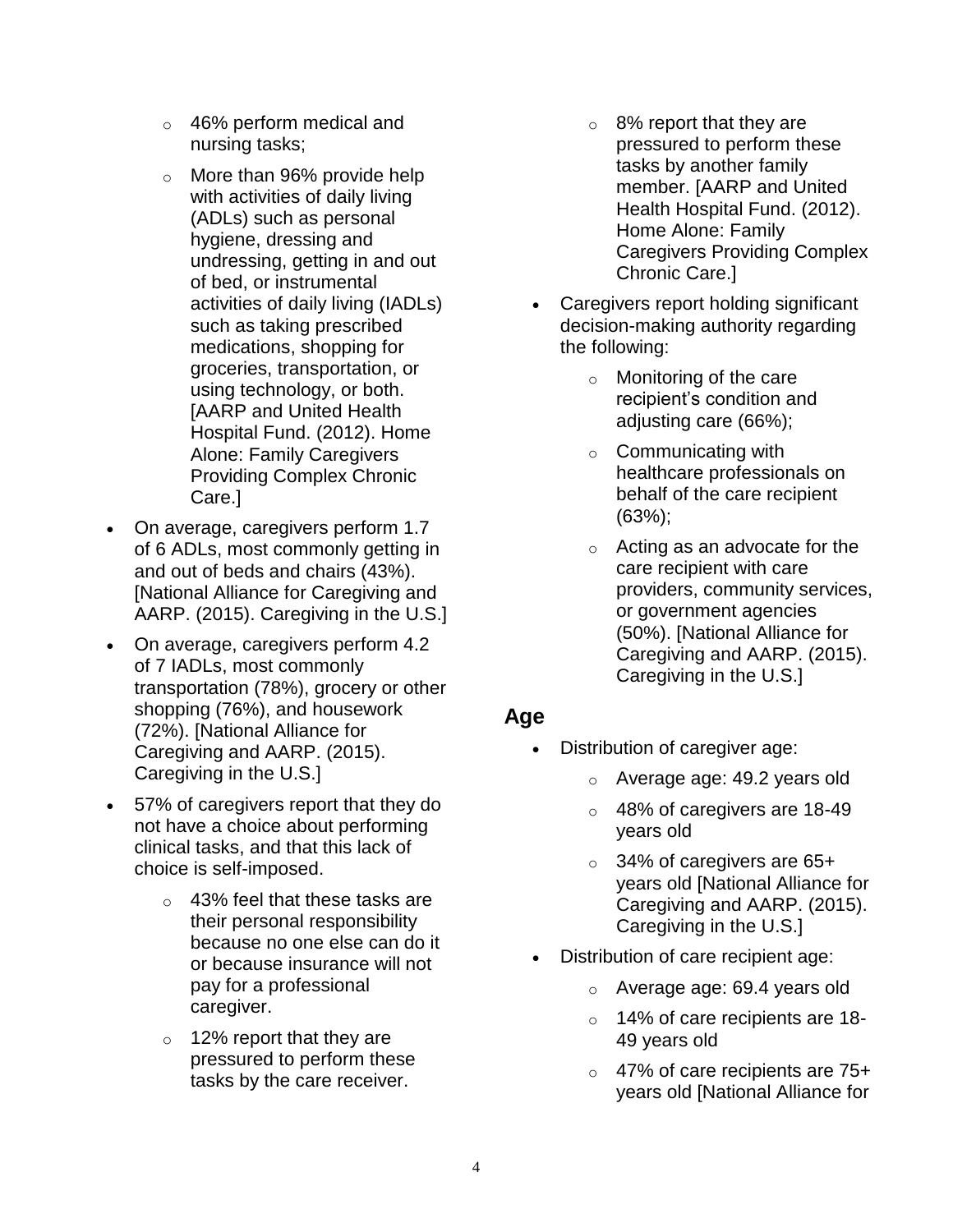Caregiving and AARP. (2015). Caregiving in the U.S.]

- The number of hours dedicated to caregiving increases with the age of the caregiver.
	- o Higher-hour caregivers are, on average, 51.8 years of age.
	- o Lower-hour caregivers average 48 years of age.

#### **Number of Hours Dedicated to Caregiving by Age of Family Caregiver**



[The Partnership for Solutions. (2004). Chronic Conditions: Making the Case for Ongoing Care.]

- Older caregivers are more likely to care for a spouse or partner. The average age of spousal caregivers is 62.3. [National Alliance for Caregiving and AARP. (2015). Caregiving in the U.S.]
- Many caregivers of older adults are themselves growing older. The average caregiver of a recipient 65 years of age or older is 63 years old. Of these caregivers, one third report being in fair to poor health. [Administration on Aging. (2005). NFCSP: Complete Resource Guide.]

#### **Time Spent Caregiving**

- 4 in 10 (40%) caregivers are in highburden situations, 18% medium burden, and 41% low burden based on the Level of Care Index (1997). Burden of care increases with hours of care provided. 92% of providers providing 21 or more hours per week are high burden versus 16% of lower hour providers. [National Alliance for Caregiving and AARP. (2015). Caregiving in the U.S.]
- Primary family caregivers of people with dementia report spending an average of 9 hours per day providing help to their relatives. [Fisher, G. G., Franks, M. M., Plassman, B. L., Brown, S. L., Potter, G. G., Llewellyn, D., et al. (2011). Caring for Individuals with Dementia and Cognitive Impairment, not Dementia: Findings from the Aging, Demographics, and Memory Study.]

#### **Hours per Week**

- Family caregivers spend an average of 24.4 hours per week providing care. Nearly 1 in 4 caregivers spends 41 hours or more per week providing care. [National Alliance for Caregiving and AARP. (2015). Caregiving in the U.S.]
- Family caregivers who reside with those they provide care for spend 40.5 hours per week caring for this person.
	- o Those caring for a spouse/partner spend 44.6 hours per week performing caregiving tasks.
	- $\circ$  Those caring for a child under age 18 spend 29.7 hours per week performing caregiving tasks. [National Alliance for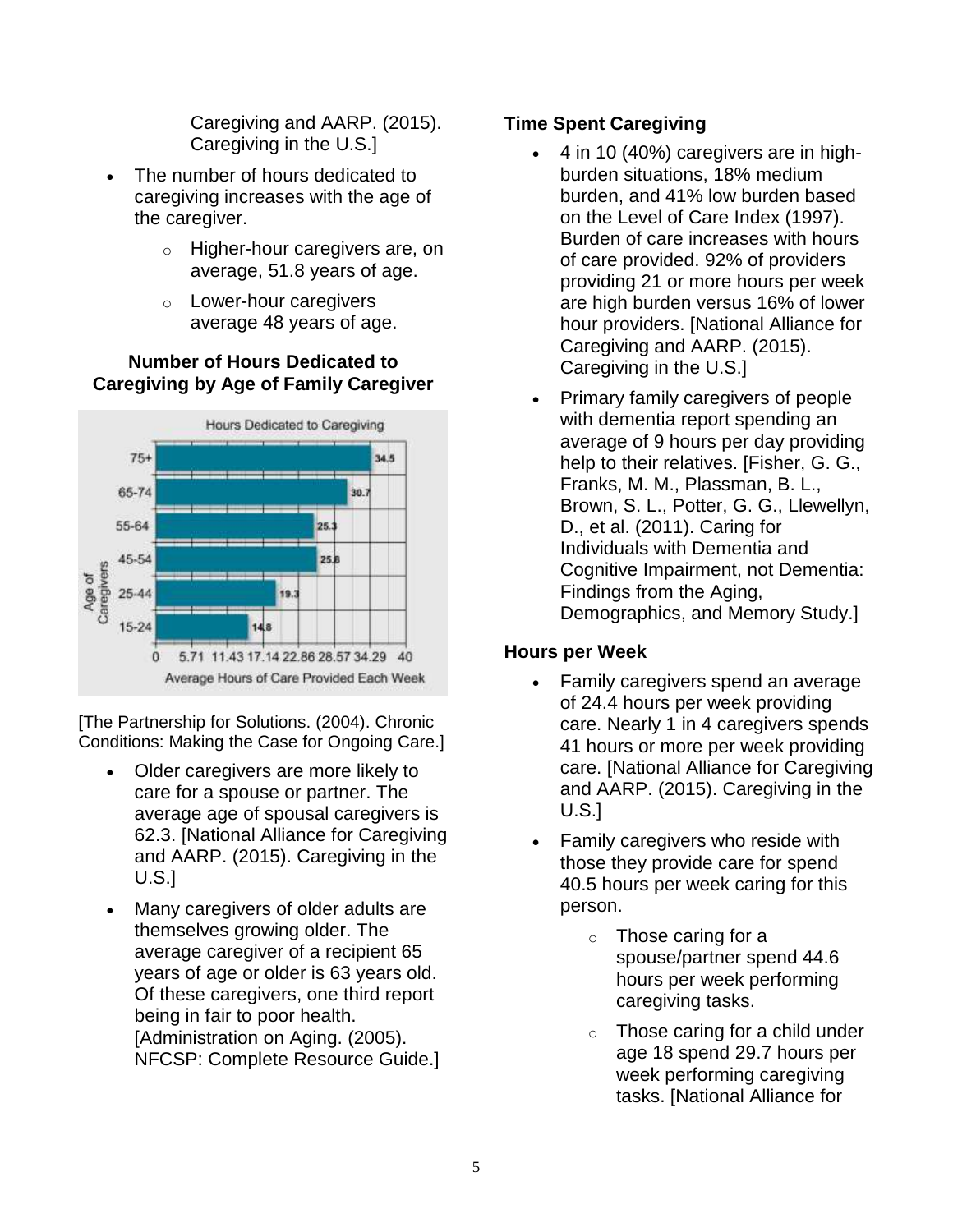Caregiving and AARP. (2015). Caregiving in the U.S.]

- Older caregivers who are 75+ years old provide 34 hours in an average week on caregiving. Middle aged caregivers report spending 21.7 hours per week on caregiving tasks. [National Alliance for Caregiving and AARP. (2015). Caregiving in the U.S.]
- Family and other unpaid caregivers of people with Alzheimer's disease and other dementias provide an estimated 21.9 hours of care per week. [Alzheimer's Association. (2015). 2015 Alzheimer's Disease Facts and Figures.]

#### **Months and Years Providing Care**

- The average duration of a caregiver's role is 4 years.
	- o Only 30% of caregivers provide care for less than a year.
	- o 24% of caregivers provide care for more than 5 years.
	- o 15% of caregivers provide care for 10 or more years. Higher-hour caregivers are twice as likely to have been in their caregiving role for 10 years or more. [National Alliance for Caregiving and AARP. (2015). Caregiving in the U.S.]
- Regardless of employment status, unpaid caregivers report that positive activities in their respective daily lives are reduced by 27.2% as a result of their caregiving responsibilities. This effect is three times greater in their personal lives than in their professional lives. [Coughlin, J. (2010). Estimating the Impact of Caregiving and Employment on Well-

Being: Outcomes & Insights in Health Management.]

Measured by duration of care, Alzheimer's and dementia caregivers provide care on average 1-4 years more than caregivers caring for someone with an illness other than Alzheimer's disease. They are also more likely to be providing care for five years or longer. [Alzheimer's Association. (2015). 2015 Alzheimer's Disease Facts and Figures.]

# **Race and Ethnicity**

- Individual adult caregivers in the U.S. identify their race/ethnicity as the following:
	- $\circ$  White: 62%
	- o African-American: 13%
	- o Hispanic (non-White, non-African-American): 17%
	- o Asian-American: 6% [National Alliance for Caregiving and AARP. (2015). Caregiving in the U.S.]
- Hispanic (non-White, non-African-American) caregivers have the highest reported prevalence of caregiving at 21%. Caregiver prevalence among other racial/ethnic groups are as follows:
	- o African-American: 20.3%
	- o Asian-American: 19.7%
	- o White: 16.9% [National Alliance for Caregiving and AARP. (2015). Caregiving in the U.S.]
- White caregivers are on average older (52.5 years old) than their counterparts among other races/ethnicities. The average age of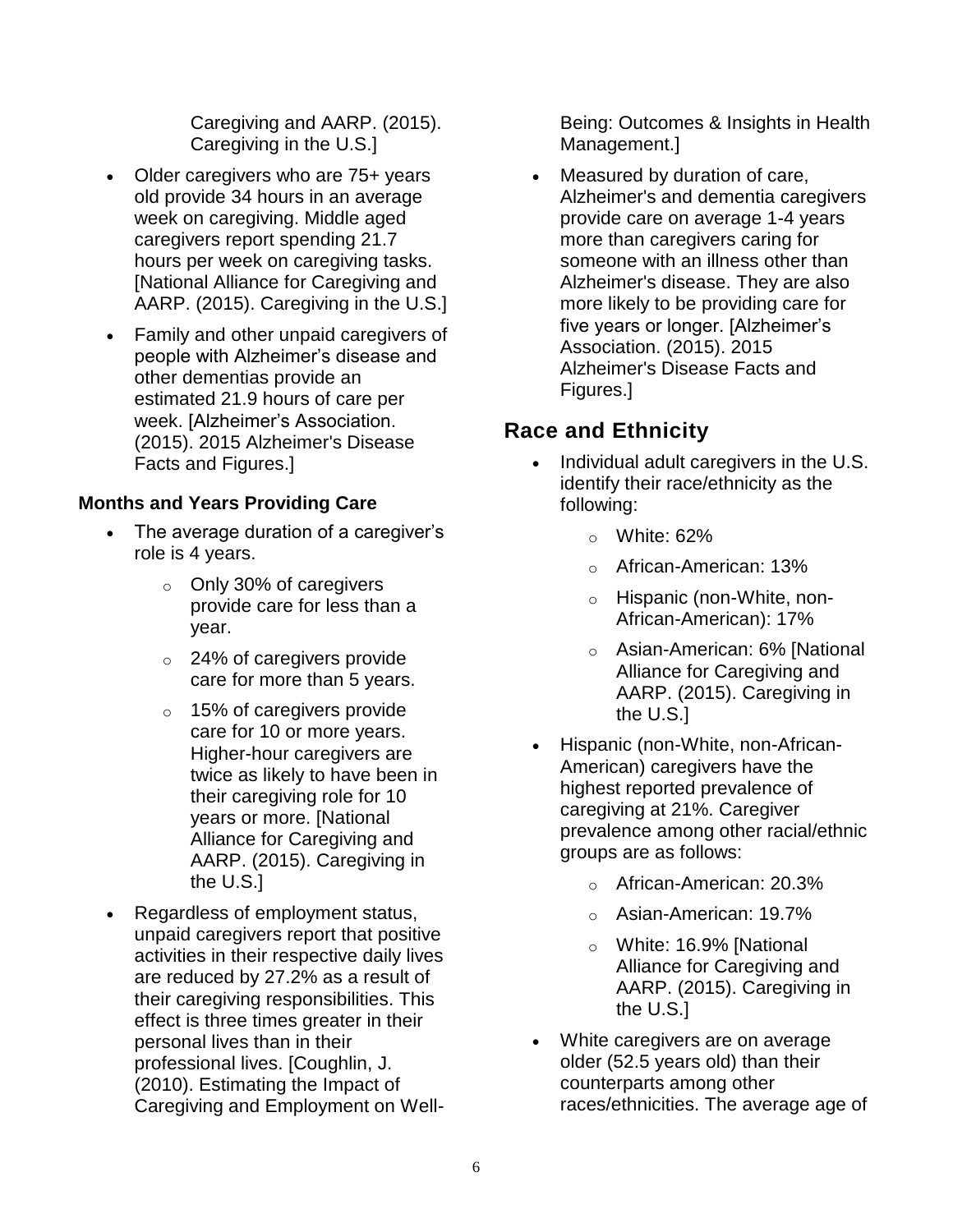caregivers among other racial/ethnic groups are as follows:

- Asian-American: 46.6 years old
- o African-American: 44.2 years old
- o Hispanic (non-White, non-African-American): 42.7 years old [National Alliance for Caregiving and AARP. (2015). Caregiving in the U.S.]
- Hispanic (non-White, non-African-American) and African-American caregivers experience higher burdens from caregiving and spend more time caregiving on average than their White or Asian-American peers. The percentage of high burden caregivers caregiving time by racial/ethnic groups are as follows:
	- o African-American: 57%, 30 hours per week
	- o Hispanic (non-White, non-African-American): 45%, 30 hours per week
	- o White: 33%, 20 hours per week
	- o Asian-American: 30%, 16 hours per week [Alzheimer's Association. (2015). 2015 Alzheimer's Disease Facts and Figures.]
- More than half of African-American caregivers find themselves "sandwiched" between caring for an older person and a younger person under age 18, or caring for more than one older person. African-American caregivers are also more likely to reside with the care recipient and spend an average of 20.6 hours per week providing care. In addition, 66 percent of African-American

caregivers are employed full or parttime. [National Alliance for Caregiving and AARP. (2015). Caregiving in the U.S.]

• The needs of care recipients vary by race/ethnicity. African-American caregivers (41%) are more likely to provide help with more than three ADLs than white caregivers (28%) or Asian-Americans (23%). [Alzheimer's Association. (2015). 2015 Alzheimer's Disease Facts and Figures.]

## **Relationships between Caregivers and Care Recipients**

- A vast majority of caregivers (85%) care for a relative or other loved one:
	- o 42% care for a parent (31% for a mother, 11% for a father);
	- $\circ$  15% care for a friend, neighbor or another non-relative;
	- $\circ$  14 % care for a child:
	- o 7% care for a parent-in-law;
	- o 7% care for a grandparent or grandparent-in-law. [National Alliance for Caregiving and AARP. (2015). Caregiving in the U.S.]
- Parent care continues to be the primary caregiving situation for midlife caregivers with 70% of the caregivers between the ages of 50 and 64. [Wagner, D. & Takagi, E. (2010). Health Affairs: Informal Caregiving by and for Older Adults.]
- Most care recipients reside in their own home (48%), and one in three (35%) reside in their caregiver's home. 3 in 10 care recipients who are not in assisted-living or skilled nursing facilities reside alone (31%).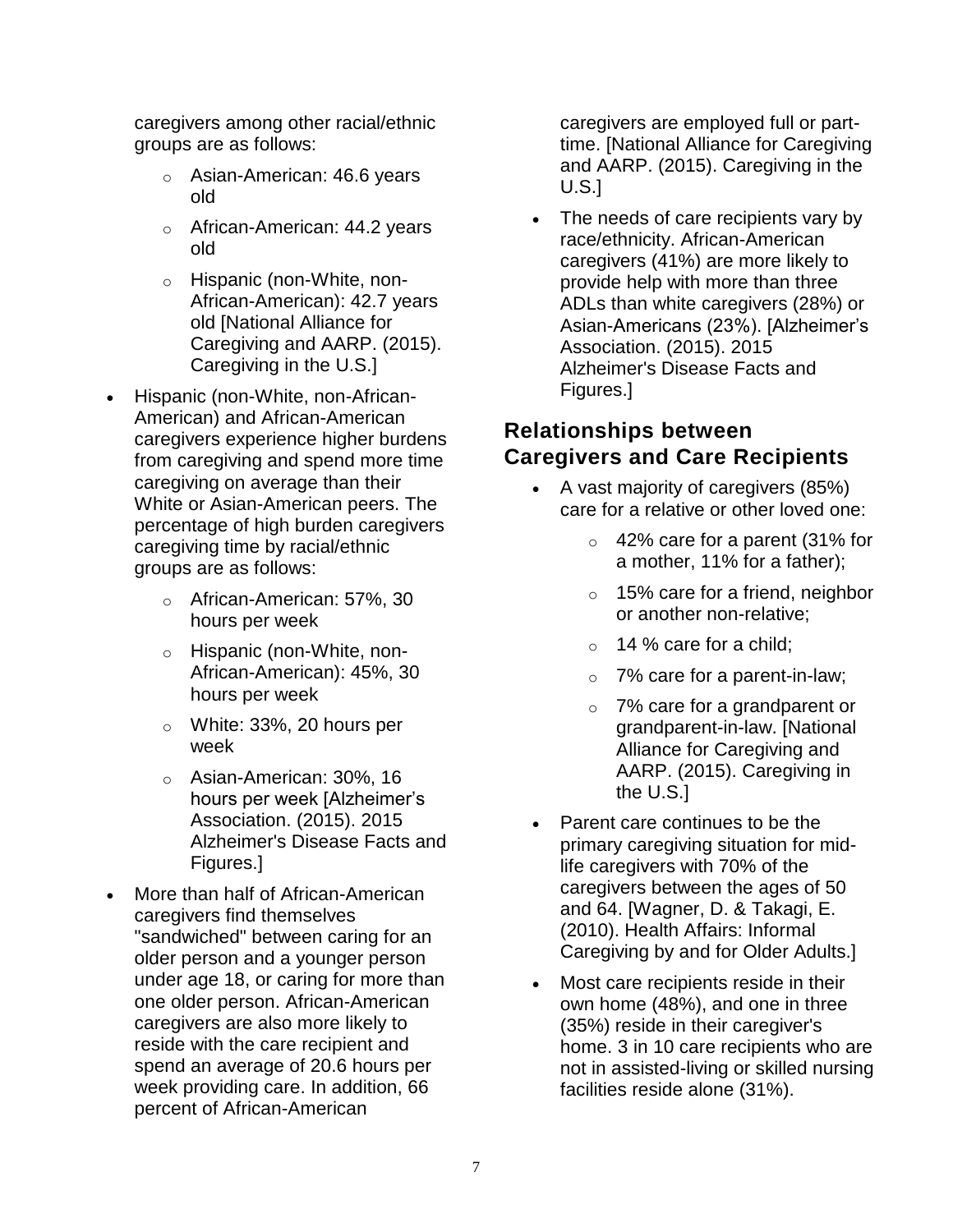|                              | 2004 | 2009 |
|------------------------------|------|------|
| Reside alone                 | 47%  | 43%  |
| Reside with a spouse/partner | 26%  | 27%  |
| Reside with grown children   | 11%  | 13%  |
| Reside with someone else     | 1%   | 1%   |

[National Alliance for Caregiving and AARP. (2009 & 2015). Caregiving in the U.S.]

# **Elder Abuse**

- The Department of Health defines abuse as, "a violation of an individual's human and civil rights by another person or persons." Abuse can take many forms, including physical, psychological, sexual, or financial abuse, discrimination, or neglect.
	- $\circ$  Under this definition, as many as 25% of elder care recipients report significant levels of abuse. [Cooper, C., Selwood, A., & Livingston, G. (2008). The Prevalence of Elder Abuse and Neglect: A Systematic Review.]
- Approximately 1 in 10 Americans aged 60+ have experienced some form of elder abuse. Some estimates range as high as 5 million elders who are abused each year. [National Council on Aging. (2016). Elder Abuse Facts.]
- Only 7% of elder abuse cases are ever reported to authorities. [National Research Council. (2003). Elder Mistreatment: Abuse, Neglect and Exploitation in an Aging America.]
- For every 1 case of elder abuse known to programs and agencies there are 24 unknown cases.

[Lifespan of Greater Rochester, Inc., Weill Cornell Medical Center of Cornell University & New York City Department for the Aging. (2011). Under the Radar: New York State Elder Abuse Prevalence Study.]

- Elder abuse, even modest abuse, increases risk of death by 300% compared to elders who have not been abused. [Dong, X., Simon, M. A., Beck, T., Farran, C., McCann, J., Mendes de Leon, C., et al. (2011). Elder Abuse and Mortality: The Role of Psychological and Social Wellbeing.]
- The direct medical costs associated with violent injuries to older adults are estimated to add over \$5.3 billion to the nation's annual health expenditures, and the annual financial loss by victims of elder financial exploitation were estimated to be \$2.9 billion in 2009, a 12% increase from 2008. [Administration on Aging: National Center on Elder Abuse. (2016). Statistics/Data: Impact of Elder Abuse].

## **Geographic Distance between Caregiver and Care Recipient**

- The vast majority of caregivers (75%) reside within 20 minutes of their care recipient. 13% of caregivers reside between 20 minutes and an hour away from their care recipient.
	- o The proportion of caregivers reporting they reside fewer than 20 minutes from the home of their care recipient has increased steadily over the past 10 years (44% in 2004, 51% in 2009, and 75% in 2015). [National Alliance for Caregiving and AARP. (2015). Caregiving in the U.S.]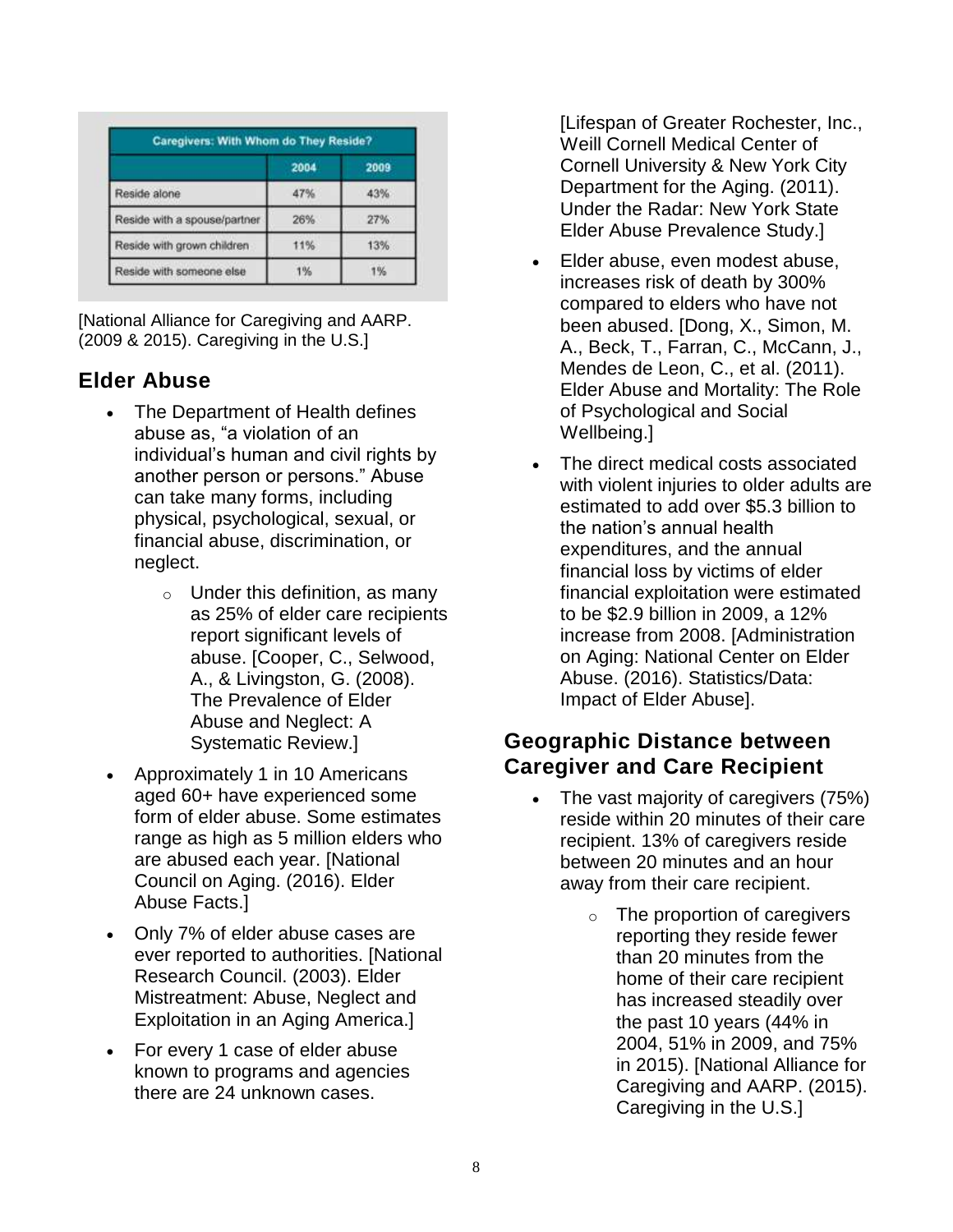- As the age of the caregiver increases, their distance from their recipient decreases. 84% of caregivers aged 75+ reside within 20 minutes of their care recipient, compared to their caregiving peers in other age brackets:
	- o 76% of caregivers aged 65-74
	- o 72% of caregivers aged 50-64
	- o 74% of caregivers aged 18-49 [National Alliance for Caregiving and AARP. (2015). Caregiving in the U.S.]
- 48% of care recipients reside in their own home.
	- o Higher-hour care recipients are less likely to reside at home (28%) than lower-hour recipients (57%).
	- o Inversely, higher-hour care recipients are more likely to reside in their caregiver's home (62%) than lower-hour recipients (22%). [National Alliance for Caregiving and AARP. (2015). Caregiving in the U.S.]
- Approximately 5-7 million caregivers in the U.S. (about 15% of all caregivers) are long-distance caregivers. This number is projected to double by 2020. [National Council on Aging. (2006). Nearly 7 Million Long-Distance Caregivers Make Work and Personal Sacrifices.]
- Long-distance caregivers have the highest annual expenses (about \$8,728) compared to co-resident caregivers (about \$5,885) or those who care for a loved one nearby (about \$4,570). [AARP Public Policy Institute. (2008). Valuing the

Invaluable: The Economic Value of Family Caregiving.]

- Long-distance caregivers reside an average of 450 miles (724 km) from their care recipients (or approximately 7 hours travel time).
	- o More males (58%) than females (42%) are longdistance caregivers. [National Alliance for Caregiving and the MetLife Mature Market Institute. (2004). Miles Away: The MetLife Study of Long-Distance Caregiving.]
- Long-distance caregivers are more likely to report emotional distress (47%) than caregivers either residing with their care recipient (43%) or residing less than one hour away (28%). [National Alliance for Caregiving and AARP. (2004). Caregiving in the U.S.]
- Caregivers who do not reside with their care receiver reside the following distances from those for whom they care:

| <b>Distance</b>   | Percentage of<br><b>Caregivers</b> |  |
|-------------------|------------------------------------|--|
| 10 miles or fewer | 66%                                |  |
| 11-25 miles       | 13%                                |  |
| 26+ miles         |                                    |  |

[Gallup-Healthways. (2011). Gallup-Healthways Well-Being Survey: Caregiving Costs U.S. Economy \$25.2 Billion in Lost Productivity.]

# **Caregiving in Rural Areas**

• More than half of the 65 million Americans living in rural areas are over the age of 50. Elders in rural areas (about a quarter of all elders) are more likely to reside alone, near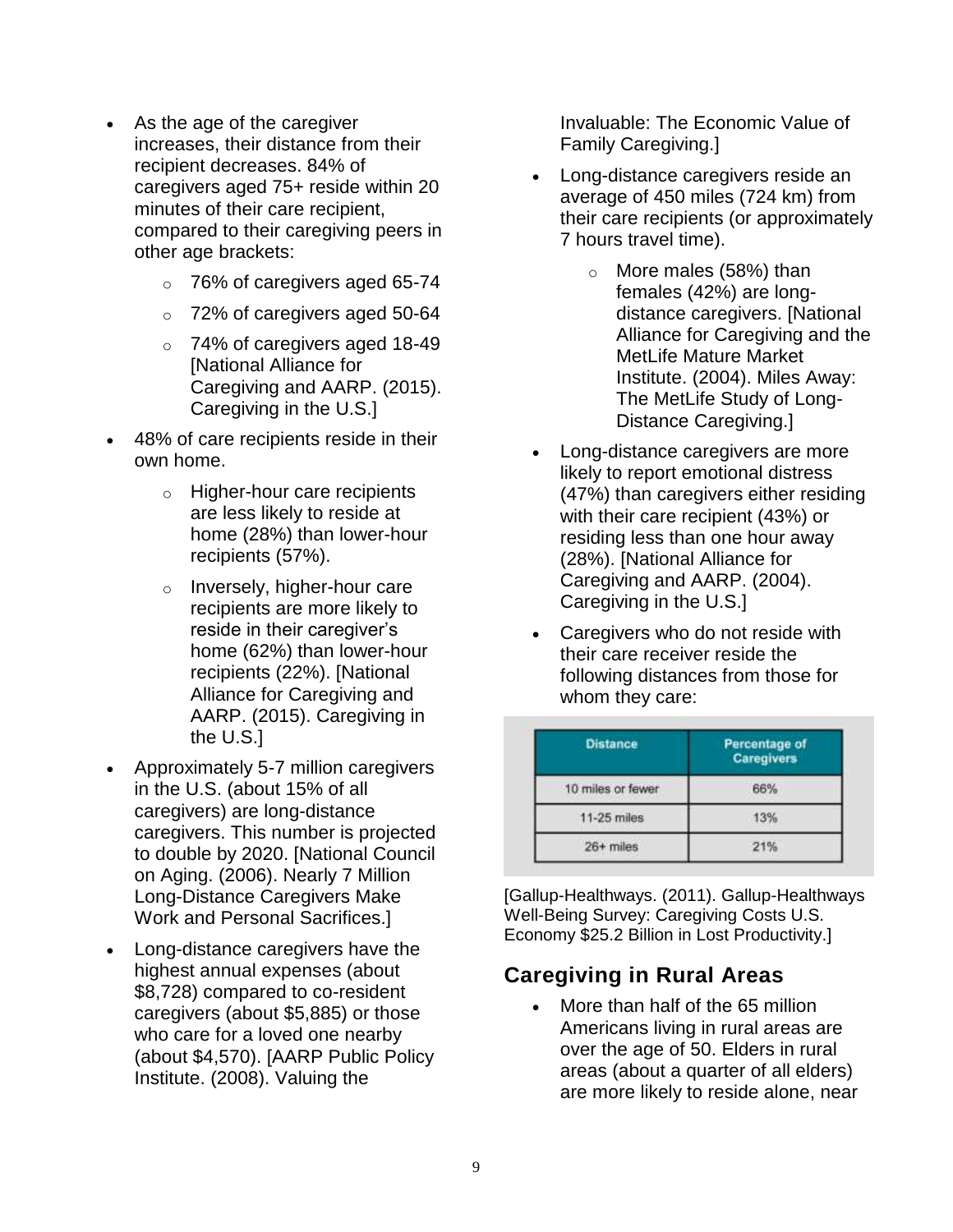or at the poverty level, and suffer from a chronic condition or physical disability. They require an average of 46 miles of travel to get to the nearest health professional. [U.S. Department of Health and Human Services Rural Task Force. (2002). HHS Rural Task Force Report.]

- 3-6 million Americans are distance caregivers who provide care for a family member that resides an average of 450 miles away. [National Alliance for Caregiving & AARP. (2005). Caregiving in the U.S.]
- About 51% of caregivers in rural areas use community-based services. [Buckwalter, K. C., & Davis, L. L. (2009). Elder Caregiving in Rural Communities.]

## **Older Adults with Developmental Disabilities**

- There are an estimated 641,000 adults aged 60+ with cognitive and other disabilities (e.g., cerebral palsy, autism, epilepsy, traumatic brain injury).
	- o This number is projected to double to 1,242,794 by 2030, coinciding with the aging population of baby boomers born between 1946 and 1964. [Heller, T. (2011). Strength for Caring: Older Adults with Developmental Disabilities and Their Aging Family Caregivers.]
- Families are still the primary caregivers for adults with developmental disabilities and are themselves aging. About 76% of individuals with developmental disabilities reside at home.
- $\circ$  In 25% of these homes, the family caregiver is over 60 years of age.
- o The average age of the care recipient with a developmental disability is age 38. [Heller, T. (2011). Strength for Caring: Older Adults with Developmental Disabilities and Their Aging Family Caregivers.]

## **Veterans**

- There are a total of 5.5 million caregivers caring for former or current military personnel in the U.S. (1.1 million post 9/11). [Ramchand, R., Tanielian, T., Fisher, M., Vaughan, C., Trail, T., Batka, C., Voorhies, P., Robbins, M., Robinson, E., & Ghosh-Dastidar, B. (2014). Key Facts and Statistics from the RAND Military Caregivers Study.]
- 9 in 10 (96%) caregivers of veterans are female and 70% provide care to their spouse or partner. 30% of veterans' caregivers care for a duration of 10 years or more as compared to 15% of caregivers nationally. 88% report increased stress or anxiety as a result of caregiving, and 77% state sleep deprivation as an issue. [National Alliance for Caregiving and United Health Foundation. (2010). Caregivers of Veterans: Serving on the Home Front.]
- Military caregivers after 9/11 are more likely to be employed (63% vs. 47%), less likely to have a support network (47% vs. 71%), younger (37% under 30 years old vs. 11%), more likely to be caring for a recipient with a behavioral health condition (64% vs. 36%) or a VA disability